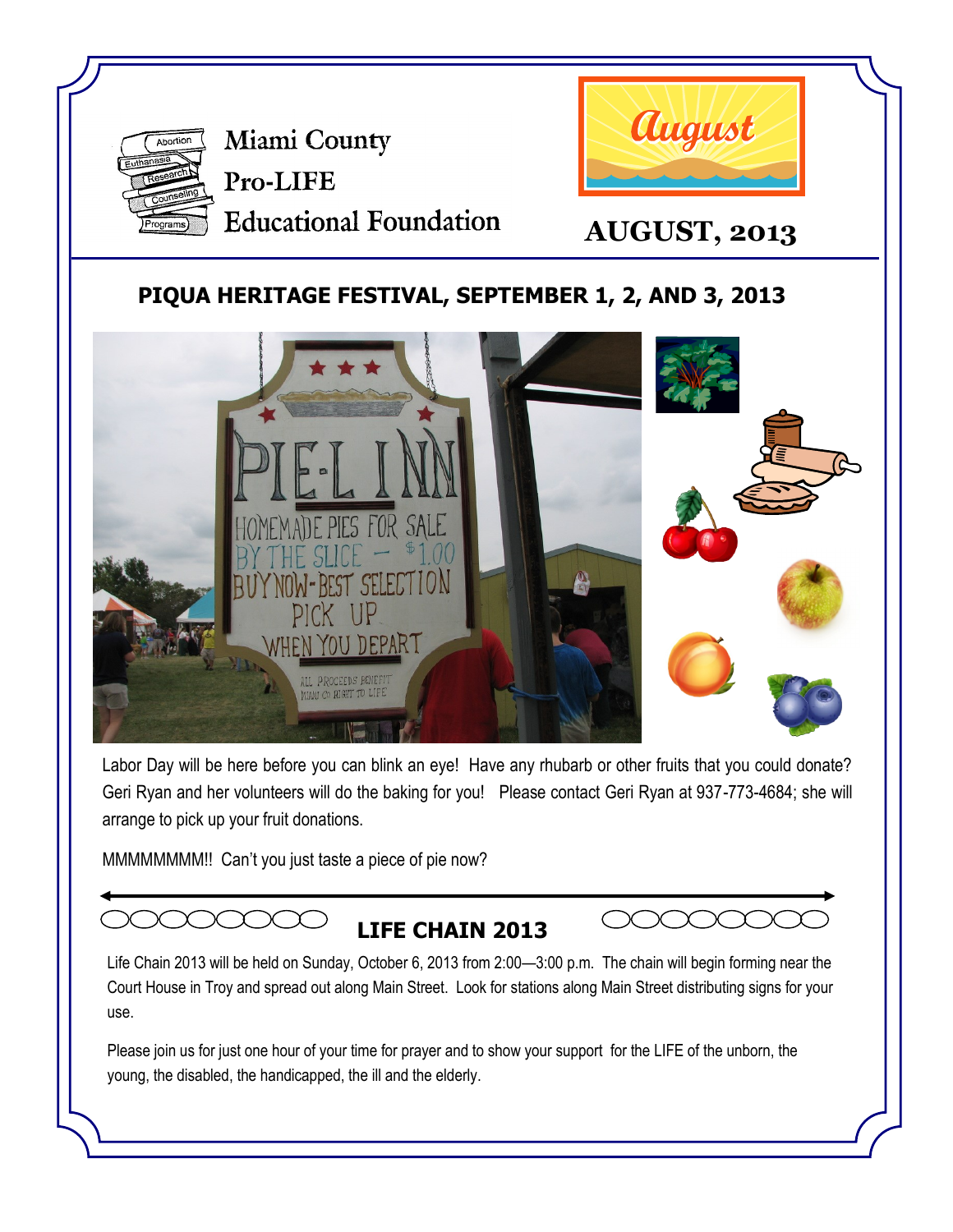### Page 2 **ENTERTAINMENT BOOKS** AUGUST, 2013



The new 2013 | 2014 Entertainment™ Books are available now!

Entertainment books have arrived. Price for this year is only \$25. Contact Mary Jo Enneking at 937-339-3198 to purchase them or stop by the Center for Life at 305 East Main Street, Troy, Ohio.

Nice to know that the price of one item has gone down instead of up!!!



## **CALLING ALL SORTING EXPERTS**

MCRTL office is looking for some volunteers to sort clothes that have been donated for our customers' use. If you have a some time to spare, call the office and leave a message for Lisa Snaufer, expressing your interest in helping and be sure to include your name and phone number.

**Thanks!!!**

#### **MIRACLE: CONGRESSWOMAN REJECTS ABORTION, BABY BECOMES FIRST EVER TO SURVIVE POTTER'S SYNDROME** Washington, D.C.

"Rep. Jaime Herrera Beutler, 34, and her husband were told during her pregnancy that their daughter had Potter's Syndrome, a condition in which the kidneys fail to develop properly, leading to insufficient levels of amniotic fluid to allow the lungs to fully form. The resulting pressure on the baby from the uterine walls often causes significant physical deformities, as well. The Beutlers wrote on Facebook, 'There is no medical solution available to us. We are praying for a miracle.'

The Beutlers traveled to John Hopkins University for an experimental treatment called amnioinfusion. Each week the doctors injected the congresswoman's womb with a

saline solution, giving their daughter, Abigail, room to grow and develop her lungs. After the fifth injection, she went into premature labor at only 28 weeks; Abigail was born on July 15 weighing two pounds, two ounces. Immediately after she was born, she cried. It was clear that her lungs were very well developed for an infant born that early.

Because she was born without kidneys, she is on dialysis and will remain so until she can receive a kidney transplant. Doctors believe she is the first patient of her kind to survive."

*Taken from LifeSiteNews.com, 7-30-13, by Kirsten Andersen*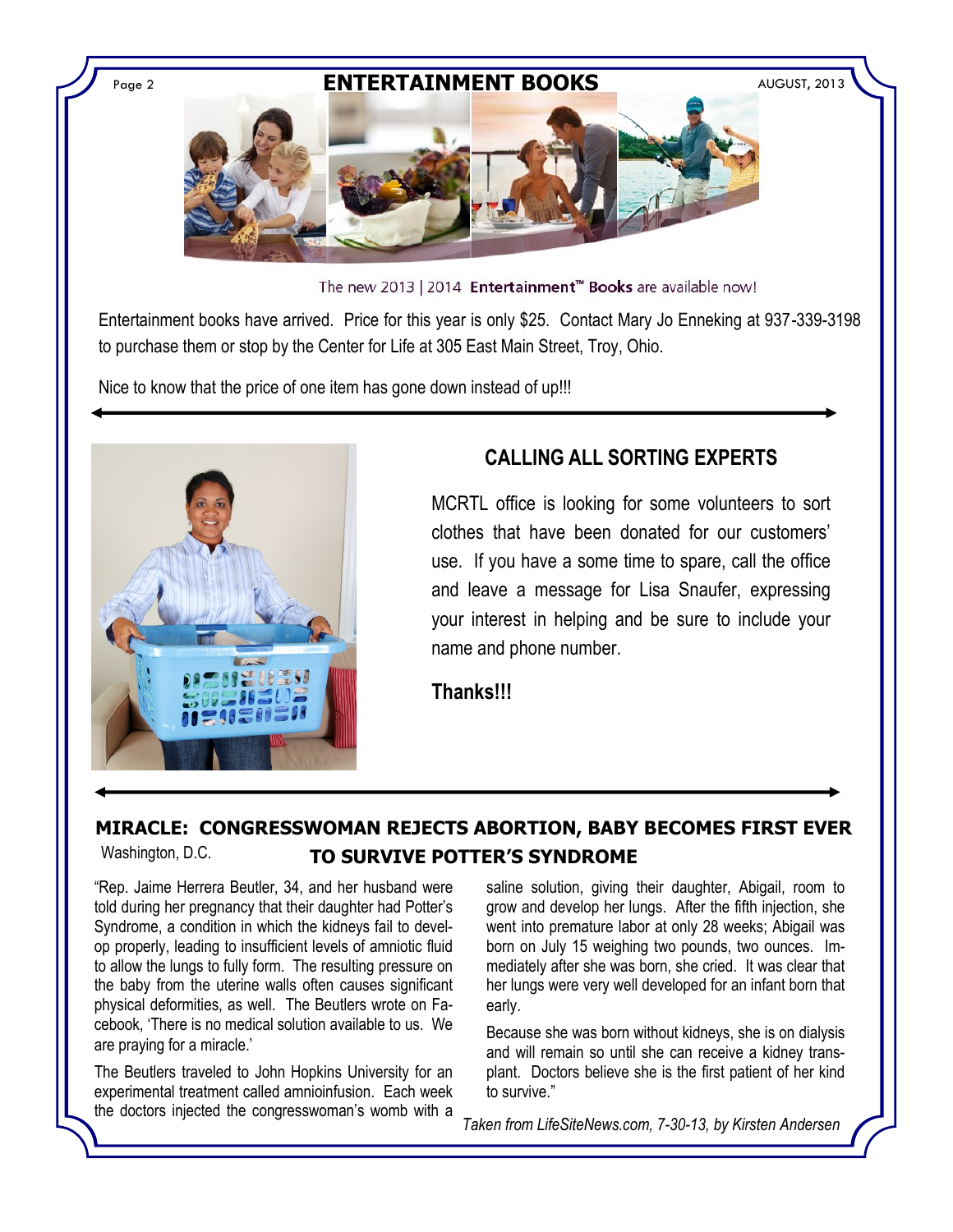### **PLANNED PARENTHOOD ABORTION GIANT CLOSES CLINICS IN TEXAS TODAY**

"The Planned Parenthood abortion corporation is closing clinics in Bryan and Lufkin, Texas today—after Texas Governor Rick Perry signed into law a bill that bans abortions after 20 weeks and holds abortion facilities accountable for higher health and safety standards.

From a local story: The Planned Parenthood Center in Bryan will close its doors for good on Thursday. Officials with the center said the centers in Lufkin and Huntsville will also be closing up shop on Thursday, August 1, 2013. The Gulf Coast region's president and CEO, Melaney Linton, cited 'an increasingly hostile environment for providers of reproductive health care in underserved communities', along with budget cuts to women's health care services as reasons for the closure of the three centers.

Interestingly, none of the local stories mentioned the \$4.3 million the Texas Planned Parenthood affiliate committed in fraud. Texas Attorney General Greg Abbott announced on July 24, 2013, that his office had obtained a \$1.4 million settlement against Planned Parenthood Gulf Coast for Medicaid fraud, with the settlement to be split between the state of Texas, the federal government, and the whistleblower (former PPGC employee Karen Reynolds."

*Taken from LifeNews.com, 8-1-13, by Steven Ertelt*

## **PLANNED PARENTHOOD ABORTION BUSINESS HAS ENGAGED IN \$12.5 MILLION IN MEDICAID FRAUD**

The good people at Alliance Defending Freedom have forwarded to me, Jill Stanek, the settlement agreement between Planned Parenthood Gulf Coast and United States of America, The Texas Attorney General, and whistleblower Karen Reynolds, for charges the PPGC committed Medicaid fraud between 2003-2009. PPGC has agreed to pay \$4.3 million; according to the settlement, the money will be divied three ways:

| \$2,552,169 | <b>United States</b>  |
|-------------|-----------------------|
| \$1,247,000 | Karen Reynolds        |
| \$500,831   | <b>State of Texas</b> |

The most significant component of the settlement is that the U. S. Department of Justice 'contends that PPGC submitted false claims and fade false statements to the United States in connection with claims submitted to' Medicaid, Title XIX, Title XX, and the Texas Women's Health Program. This repre-

sents the first time the U. S. Department of Justice has accused a Planned Parenthood affiliate of fraud.

An Alliance Defending Freedom attorney, Casey Mattox said it will be interesting to see the amount of Medicaid funds Planned Parenthood receives over the next two to four years. It should be tightening up its act.



*Taken from LifeNews.com, 8-2-13 by Jill Stan*ek